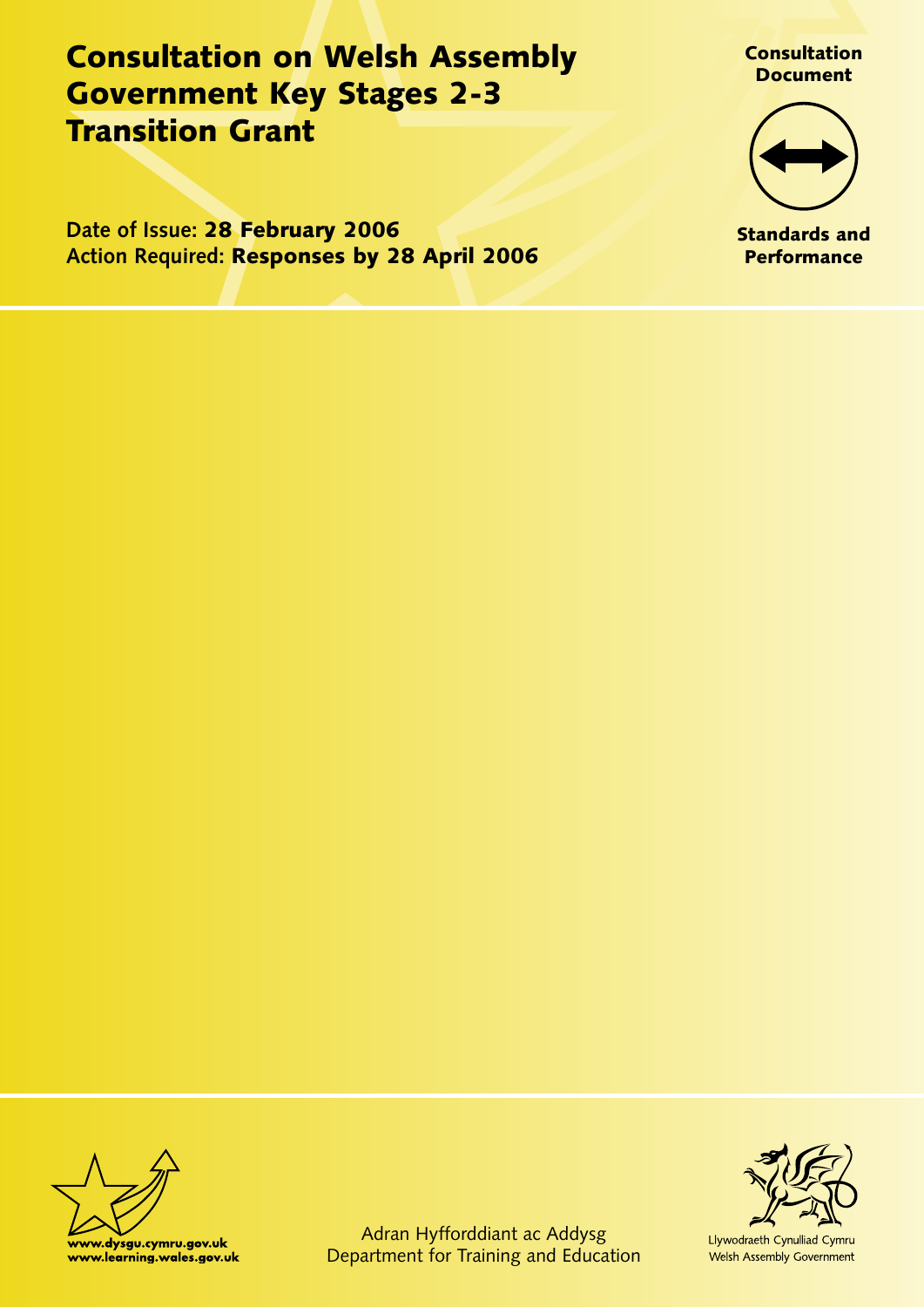| <b>Title of Document:</b>   | Consultation on Welsh Assembly Government<br>Key Stages 2-3 Transition Grant                                                                                                                                                                                    |  |
|-----------------------------|-----------------------------------------------------------------------------------------------------------------------------------------------------------------------------------------------------------------------------------------------------------------|--|
| <b>Audience:</b>            | Chief Executives of County and County Borough Councils<br>in Wales; Directors of Education of County and County<br>Borough Councils in Wales; WLGA; Wales Audit<br>Commission.                                                                                  |  |
| <b>Copied to:</b>           | 10% sample of maintained primary and secondary schools<br>in Wales, Children's Commissioner for Wales, and relevant<br>national and local bodies in Wales.                                                                                                      |  |
| <b>Overview:</b>            | This document consults on the proposed criteria for the<br>use of the Welsh Assembly Government grant to<br>improve transition from Key Stages 2-3 including the<br>proposed arrangements for the distribution of funding<br>and approval of exemplar projects. |  |
| <b>Action required:</b>     | Consultees to respond to this document by<br>28 April 2006. Responses should be made on the<br>enclosed proforma and returned to the address below or<br>electronically to: SPD3Consultations@wales.gsi.gov.uk                                                  |  |
| <b>Further Information:</b> | Enquiries about this document should be directed to:<br>Tony Peters,<br>Tel: 029 2082 6061<br>Fax: 029 2082 6016                                                                                                                                                |  |
| <b>Hard Copies:</b>         | Hard copies of the electronic document can be<br>obtained from:<br>Mr Chris Roderick,<br>Tel: 029 2082 3056<br>Fax: 029 2082 6016,<br>or writing to the address below, or e-mail:<br>SPD3Consultations@wales.gsi.gov.uk                                         |  |
| <b>Address:</b>             | Standards and Performance Division 3<br>Department for Training and Education<br>Welsh Assembly Government<br>Cathays Park,<br>Cardiff,<br>CF10 3NQ                                                                                                             |  |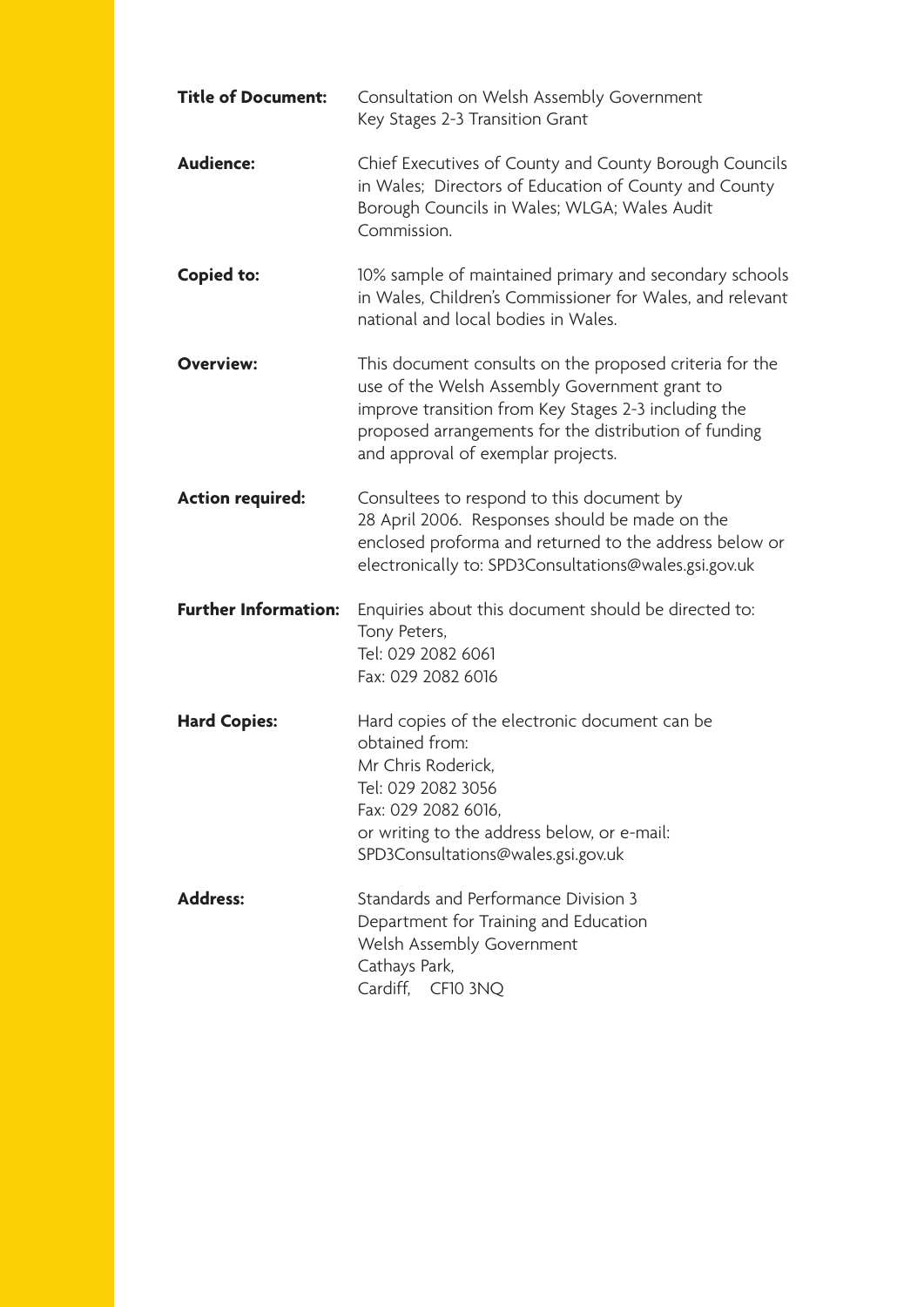# **CONTENTS**

|                   |                                                                       | Page           |
|-------------------|-----------------------------------------------------------------------|----------------|
| <b>SUMMARY</b>    |                                                                       | 1              |
| <b>SECTION 1:</b> | <b>INTRODUCTION AND LEGAL BACKGROUND</b>                              | $\overline{2}$ |
| <b>SECTION 2:</b> | PROJECTS ELIGIBLE FOR KEY STAGES 2-3<br><b>TRANSITION GRANT</b>       | 3              |
|                   | <b>Grant Objectives</b>                                               |                |
|                   | Eligibility Criteria                                                  |                |
|                   | <b>Additional Features</b>                                            |                |
| <b>SECTION 3:</b> | <b>GRANT ARRANGEMENTS</b>                                             | $\overline{4}$ |
|                   | <b>Grant Funding</b>                                                  |                |
|                   | Administration of the Grant                                           |                |
|                   | Duration of Grant                                                     |                |
|                   | <b>Unused Grant</b>                                                   |                |
|                   | Notification of Approved Projects to the<br>Welsh Assembly Government |                |
|                   | Audit Arrangements                                                    |                |
| <b>ANNEX A</b>    | <b>Indicative Grant Allocations</b>                                   |                |
| <b>ANNEX B</b>    | Specimen Grant Application Form 2006-07                               |                |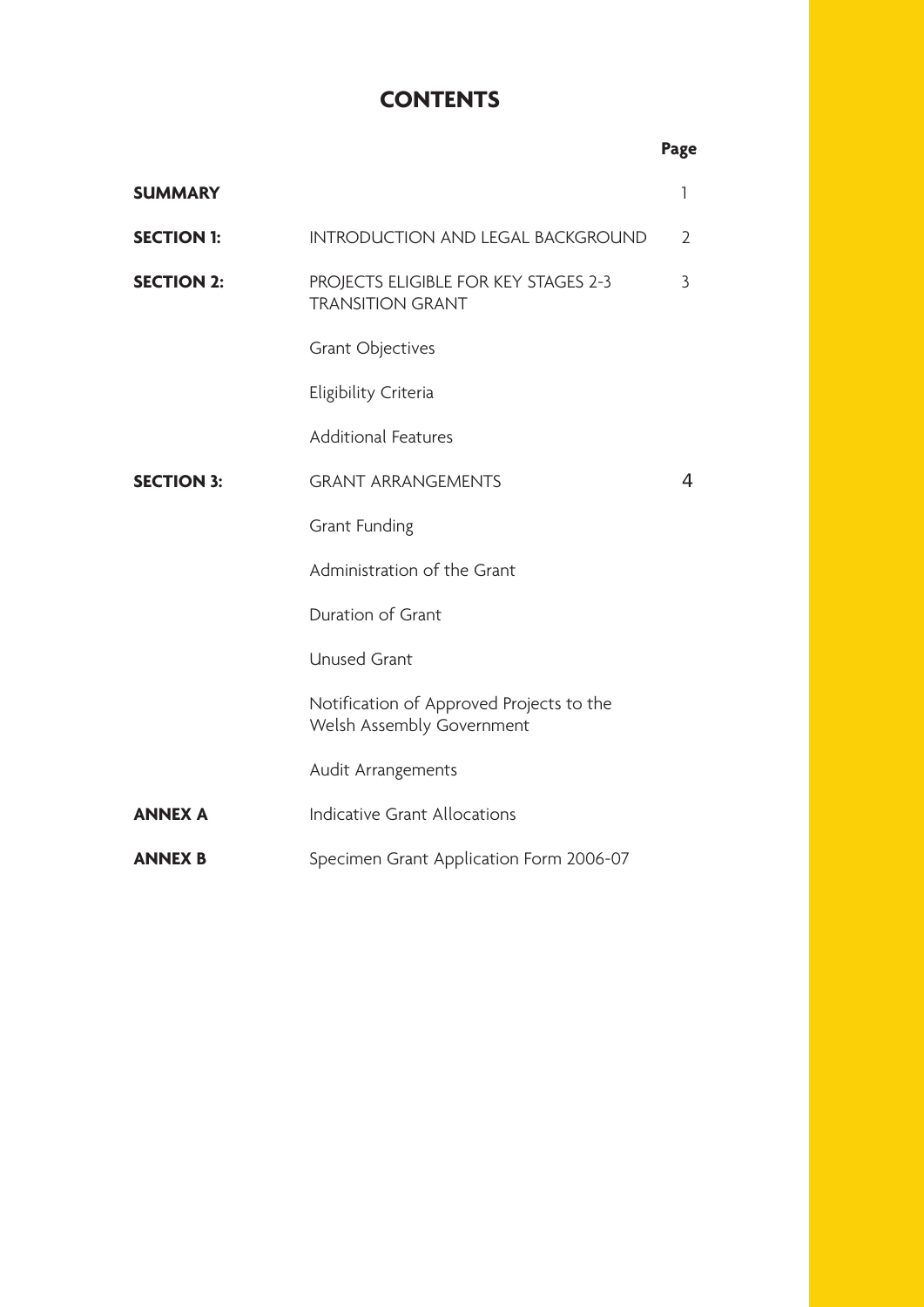# **CONSULTATION ON WELSH ASSEMBLY GOVERNMENT KEY STAGES 2-3 TRANSITION GRANT**

### **SUMMARY**

This consultation invites comments on the proposed criteria for the use of Welsh Assembly Government grant to Improve Transition from Key Stages 23. The grant will be made available in 2006-07 and the following two financial years. The intention is that grant should support the development of exemplar projects which have the capacity to become self sufficient and can be replicated elsewhere. The consultation sets out the proposed arrangements for the distribution of the grant, the approval of proposals and the audit arrangements. The grant will be paid to local education authorities (LEAs) before the start of the September 2006 school year. In the meantime, LEAs are encouraged to start discussing potential projects with their schools and others on the basis of the indicative allocations set out in Annex A.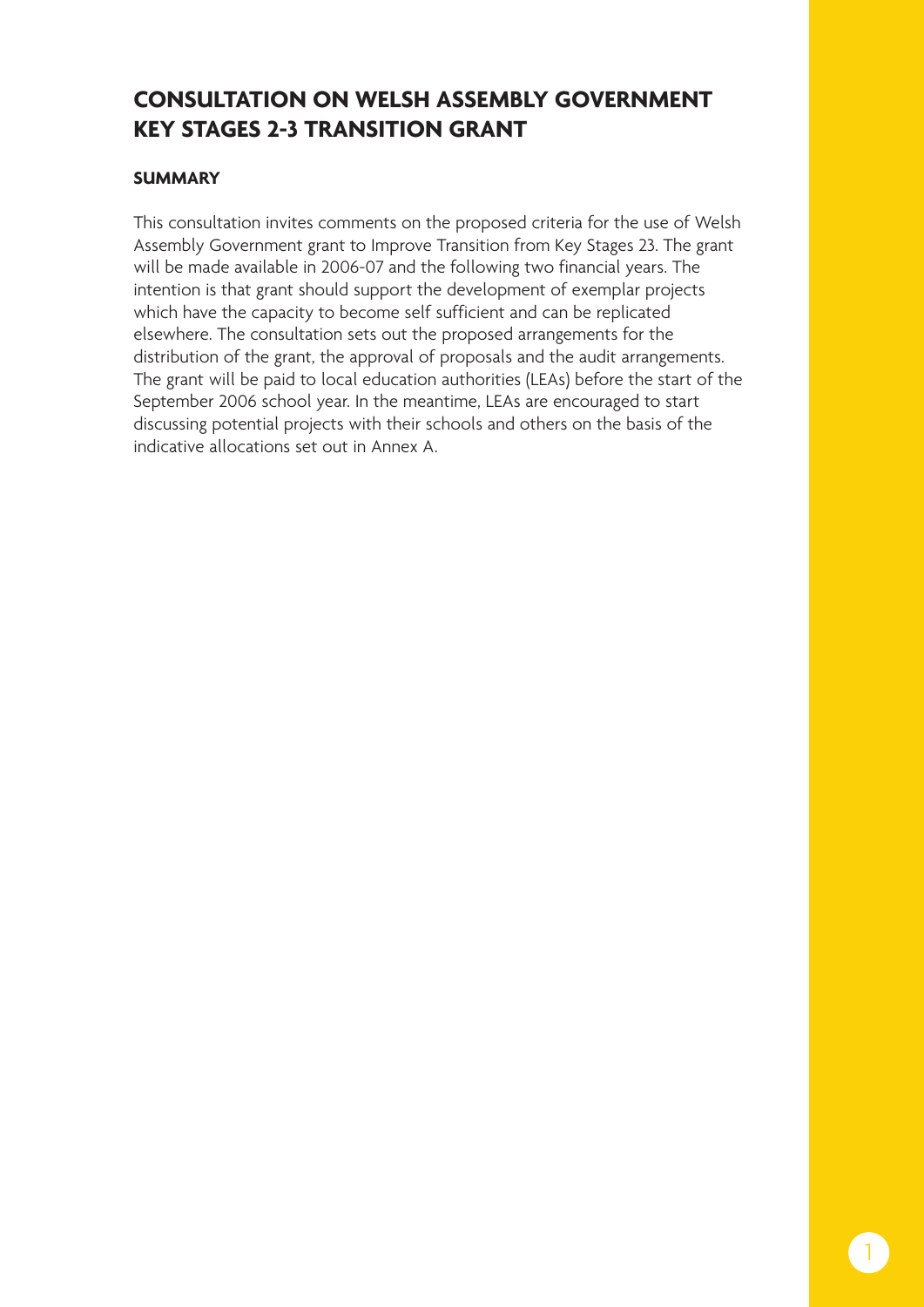## **SECTION 1: INTRODUCTION AND LEGAL BACKGROUND**

#### **Transition Plans**

1.1 Section198(3) of the Education Act 2002 provides for the National Assembly for Wales to require the governing bodies of maintained secondary schools and their feeder primary schools, jointly, to draw up plans to facilitate the transition of pupils moving from primary to secondary school who have completed Year 6.

1.2 The Welsh Assembly Government has consulted on the application and content of Transition Plans and the duration and review of plans. Overall, the proposals were well received and regulations are being brought forward for consideration by the National Assembly with a view to the first plans being put in place by September 2007. Further details and supporting guidance will be published in the Spring.

1.3 To support the development of transition plans, the Assembly Government is planning to make additional INSET days available in the 2006-07 and 200708 school year. There is also specific ring-fenced funding to support the development of Transition Plans in the Better Schools Fund (BSF) for 2006-07 that can be drawn on by LEAs and to meet staff development costs associated with the development of Plans.

#### **Key Stages 2-3 Transition Grant**

1.4 To complement the support provided for the development of Transition Plans the Assembly Government is also making available grant funding to enable LEAs and schools to develop exemplar projects on one or more aspects of transition. The accent is on developments that are innovative and can be used as models of good practice. Funding of £1million has been secured for 2006-07 and indicative provision of £2m in each of the following two financial years to assist local authorities to do this.

1.5 The grant is being provided under Section 14 of the Education Act 2002, which gives powers to the National Assembly for Wales, delegated to the Minister for Education and Lifelong Learning, to provide financial assistance for purposes related to education and childcare. The intention is that the funding should be administered on the Assembly's behalf by LEAs under Section 17 of the Act.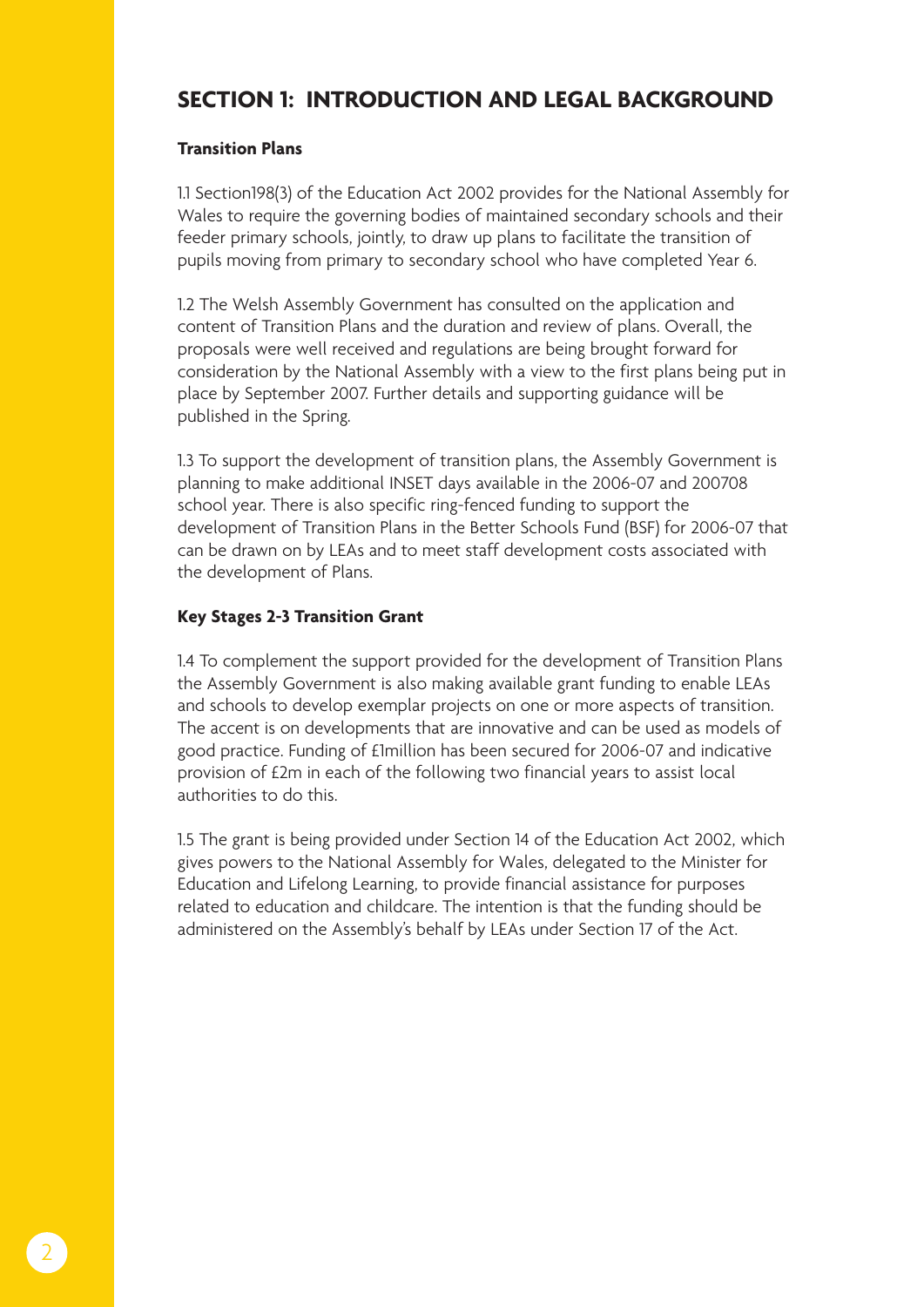# **SECTION 2: PROJECTS ELIGIBLE FOR KEY STAGES 2-3 TRANSITION GRANT**

#### **Grant Objectives**

2.1 The aim of the grant is to assist LEAs and schools to develop a range of exemplar projects on specific aspects of transition from Key Stages 2-3.

### **Eligibility Criteria**

2.2 It is proposed that projects should focus on one or more of the key development areas set out in the Assembly Government's consultation document "Transition from Primary to Secondary School" (November 2004) including:

- Joint curriculum planning, for example, shared schemes of work targeted at continuity in learning in one or more of the four core subjects or cross-curricula themes such literacy, numeracy, ICT and thinking and learning skills;
- Continuity in teaching and learning methods, for example, observation of classroom practice so that subjects are taught in ways that provide for continuity and progression;
- Consistency in assessment, for example, improving opportunities for joint assessment of the work produced by pupils and moderation of teacher assessment;
- Sharing information about pupils' achievements, attendance and behaviour.

#### **Question 1. Do you agree that projects should be targeted at the areas of work identified at para 2.2? If not, what areas would you wish to see removed or added?**

2.3 It is envisaged that projects will in most instances be undertaken by a cluster of schools comprising of a secondary school and feeder primaries although the cluster may elect that one school take the lead in the management and running of the project. However, there should also be the potential for local authority led work that can be applied to a range of schools. For example a number of authorities have already developed units of work in specific subject areas that can be used to bridge Years 6 and 7.

### **Question 2. Do you agree that funding may be applied to both work undertaken in specific clusters and authority wide initiatives? If not, how would you wish to see funding targeted?**

2.4 Given the accent on promoting innovation it is important that good practice is made widely available. It is proposed therefore that LEAs be allowed to use grant to disseminate project outcomes for example through production of case studies and provision of workshops for practitioners.

### **Question 3. Do you agree that LEAs be allowed to use grant to disseminate project outcomes?**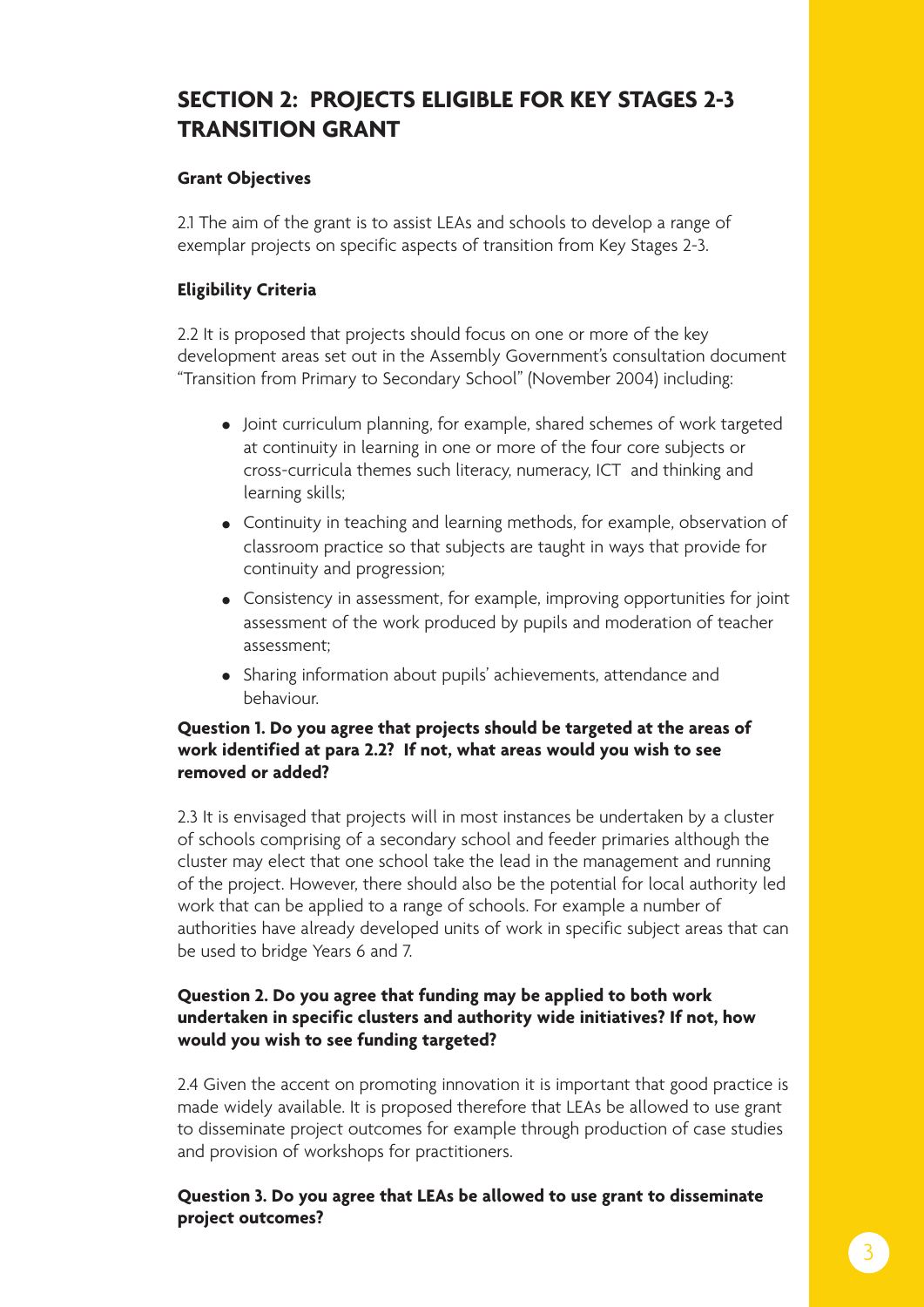## **SECTION 3: GRANT ARRANGEMENTS**

#### **Grant Funding**

3.1 It is proposed that £1m be made available to LEAs in 2006-07 and indicative funding of £2m in each of the two following financial years. It is proposed that allocations for each LEA be calculated with reference to the funding formula used for Activity 1 of the Better Schools Fund. The approach used is considered relevant in that Activity 1 focuses on raising standards and achievement through the use of targeted opportunities to enhance the delivery of the curriculum. The formula used includes equal weightings for the number of pupils, child deprivation and settlement. Indicative allocations for each authority in 2006-07 on this basis are set out at Annex A.

**Question 4. Do you agree that the grant should be allocated by reference to the Better Schools Fund formula used for Activity Area 1 – Curriculum Development? If not, what approach would you propose?** 

#### **Administration of the Grant**

3.2 LEAs would have responsibility for determining the use of the grant including where appropriate inviting schools to submit proposals, approving proposals against the eligibility criteria set by the Assembly Government, reporting to the Assembly Government on the use of the grant, monitoring outcomes and meeting audit requirements. We propose that LEAs should meet the costs of administering the grant from retained money to a maximum of 5% of the total grant.

#### **Question 5. Do you agree that LEAs should be able to retain centrally 5% of their formula allocation to meet management and administration costs? If not, what percentage do you suggest?**

3.3 To help reduce the administrative burden on schools and LEAs, the Welsh Assembly Government will provide a standard application form with the final guidance on the grant that could be used to invite proposals from schools. A specimen application form is attached at Annex B. It is proposed that the form will also be available in interactive format on the Learning Wales website.

**Question 6. Would it be helpful to have an application form with the final guidance which LEAs can customise for their own use? If so please provide any comments on the specimen form at Annex B.** 

#### **Duration of Grant**

3.4 Grant is available for the 3 year period up to and including the 2008-09 financial year. Amounts allocated to individual LEAs will vary each year with the updating of the formula factors, and the total funds made available but shares should not vary significantly. Accordingly it is proposed that LEAs would be able to approve grant for schemes for periods of one to three years. No commitment to funding beyond 2008-09 can be given at this stage.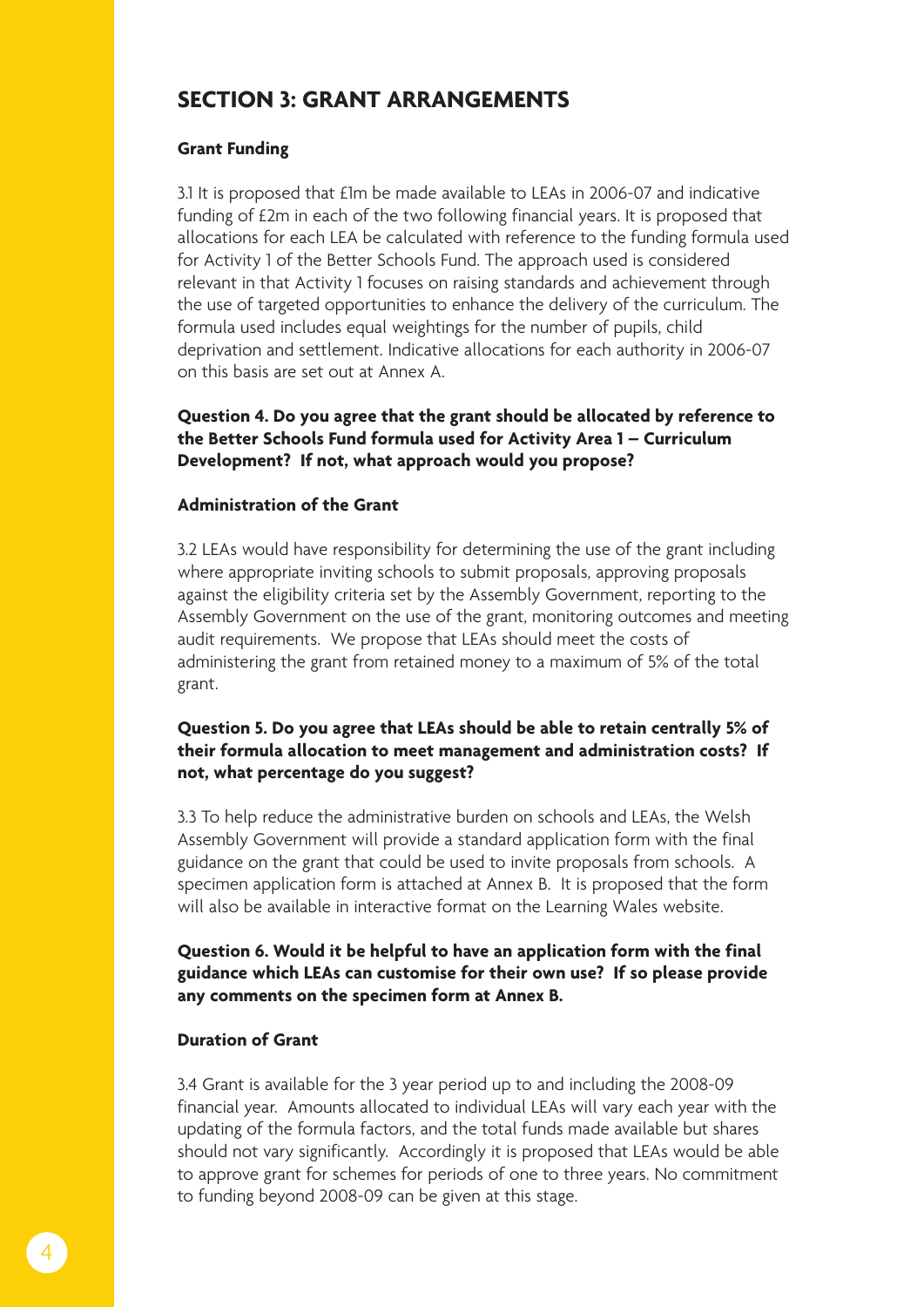#### **Unused Grant**

3.5 The Welsh Assembly Government is concerned that all available grant is spent. It is proposed that LEAs notify the Welsh Assembly Government by 31 December each year of any grant that they were unable to award in that financial year for possible re-allocation to other authorities.

#### **Question 7. Do you foresee any problems in LEAs being able to utilise appropriately all of their allocations in 2006-07 or subsequent years? Notification of Approved Schemes to the Welsh Assembly Government**

3.6 It is proposed that LEAs submit to the Welsh Assembly Government by 31 December each year full details of all approved schemes, the amount of the grant awarded, the duration of grant and the arrangements in place to evaluate the outcomes of each scheme.

3.7 If the Welsh Assembly Government considers that any of the schemes do not meet the eligibility criteria, it may notify the LEA that the scheme should not receive grant beyond the end of the financial year in question and, in such a case, it will require the LEA to repay grant for the scheme.

#### **Audit Arrangements**

3.8 In view of the amount of grant involved for each LEA, the grant will not be separately certified by auditors appointed by the Wales Audit Office, but will be subject to normal local authority internal and external audit arrangements.

3.9 In addition to the information proposed to be provided as described in paragraph 3.6, as a condition of the grant LEAs will be required to review the initiative under their internal audit arrangements during 2006-07 and periodically thereafter. Accordingly each LEA will be required to confirm by 31 July 2007 that there has been an internal audit review, to give details of the action taken in response to the internal audit findings and to confirm the frequency of future audit reviews.

#### **Question 8. Are the proposals for internal audit review adequate?**

#### **Next Steps**

3.10 It is proposed to allocate the grant to LEAs once the grant arrangements have been finalised in the light of consultation responses and before the start of the September 2006 school year. In the meantime, LEAs are encouraged to start discussing potential schemes with schools and others on the basis of the indicative allocations set out in Annexe A.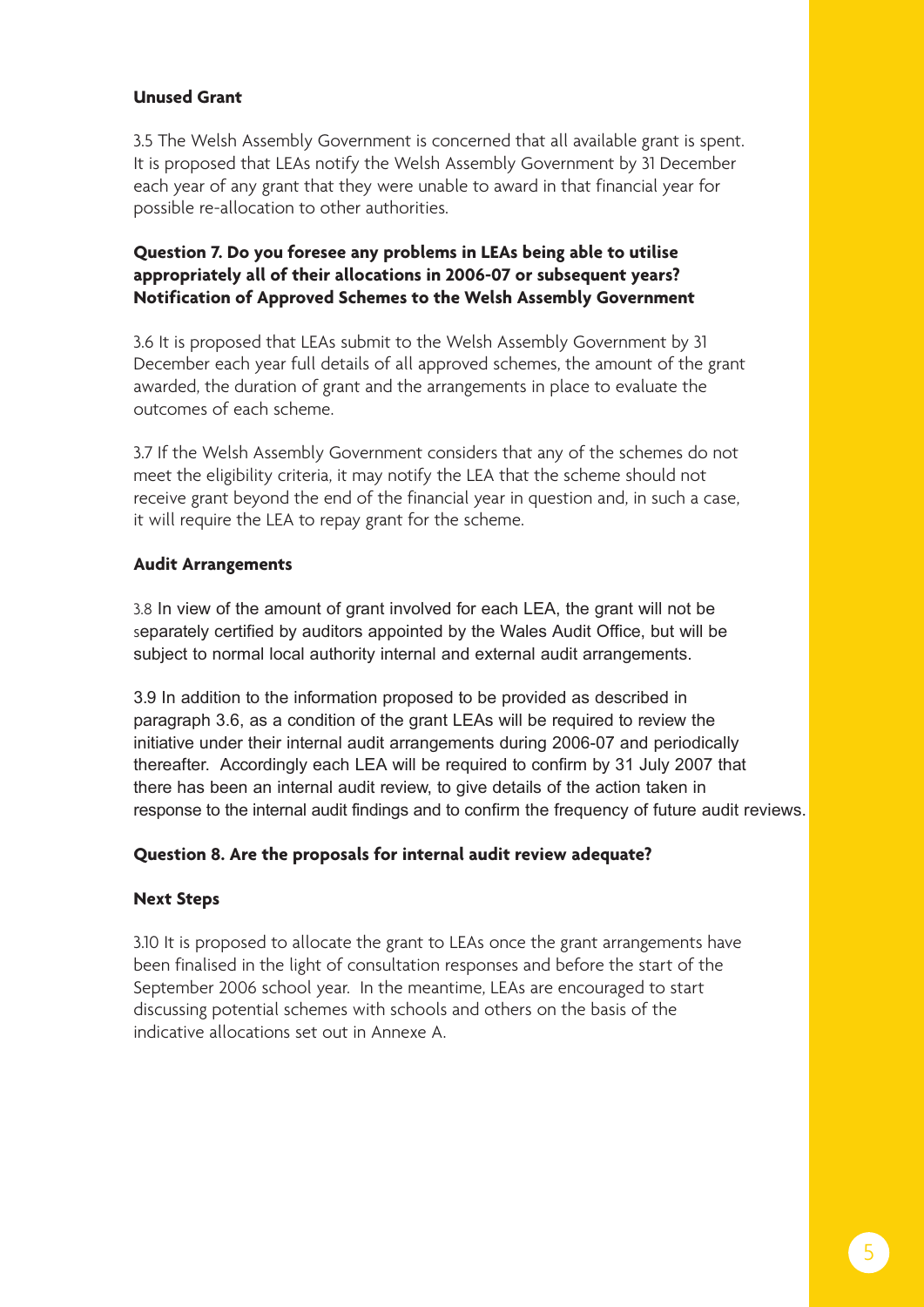#### **WELSH ASSEMBLY GOVERNMENT KEY STAGES 2-3 TRANSITION GRANT**

#### **Indicative grant allocations 2006-07 (£000):**

| Isle of Anglesey         | 28    |
|--------------------------|-------|
| Gwynedd                  | 47    |
| Conwy                    | 41    |
| Denbighshire             | 33    |
| <b>Flintshire</b>        | 51    |
| Wrexham                  | 43    |
| Powys                    | 49    |
| Ceredigion               | 26    |
| Pembrokeshire            | 47    |
| Carmarthenshire          | 64    |
| Swansea                  | 69    |
| <b>Neath Port Talbot</b> | 47    |
| <b>Bridgend</b>          | 41    |
| The Vale of Glamorgan    | 37    |
| Rhondda Cynon Taff       | 86    |
| Merthyr Tydfil           | 21    |
| Caerphilly               | 66    |
| <b>Blaenau Gwent</b>     | 27    |
| Torfaen                  | 28    |
| Monmouthshire            | 26    |
| Newport                  | 44    |
| Cardiff                  | 79    |
| Wales                    | 1,000 |

The formula is based on equal weightings of:

- Number of pupils in maintained primary, secondary and special schools.
- Child Deprivation Index from the Welsh Index of Multiple Deprivation 2000 - defined as the number of children aged 0-17 living in households where one or more adults received receiving Income Support, Job Seekers Allowance, Family Credit, Disability Working Allowance or Housing Benefit.
- Settlement the number of people living outside settlements of 7,500 or higher.

NOTE: This formula applies to provision for Activity 1 of the Better Schools Fund with the exception of the Additional Revenue Funding transferred to BSF in 2005-06 which is allocated using the ARF formula.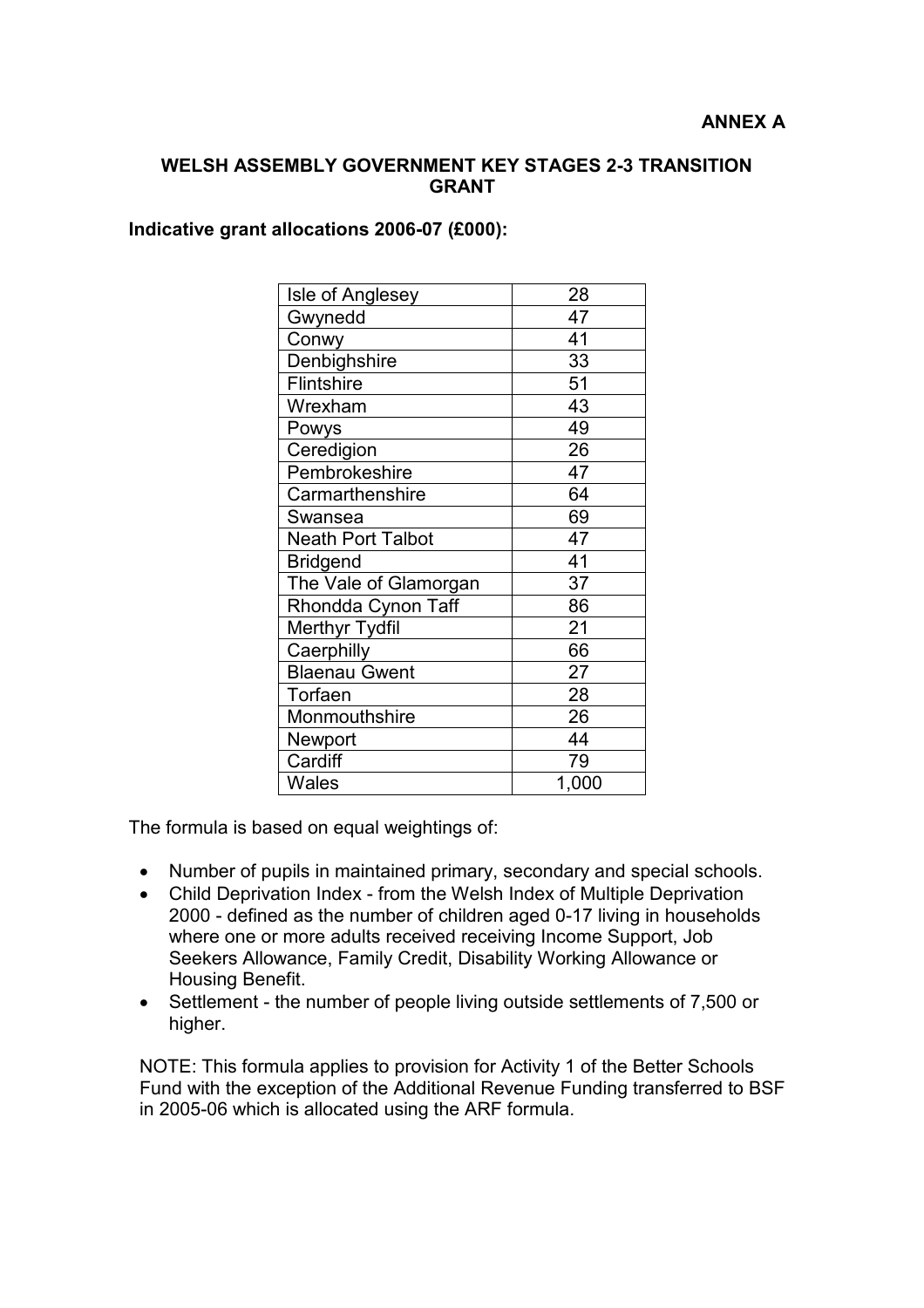## **WELSH ASSEMBLY GOVERNMENT KEY STAGES 2-3 TRANSITION GRANT**

### **SPECIMEN GRANT APPLICATION FORM 2006/07**

**This form is for use by schools to apply to their local authority for the Welsh Assembly Government grant to develop an exemplar project on specific aspects of transition from primary school to secondary school. The form should set out the criteria for the use of the grant, the arrangements for the distribution of grant, the approval of projects and the audit arrangements.**

**Local education authorities are responsible for inviting proposals from schools and approving bids. This form should be returned to [***LEA contact details to be inserted***] and NOT to the Welsh Assembly Government.**

**Name of School:**

**Address of School:**

School contact name and contact details:

Description of scheme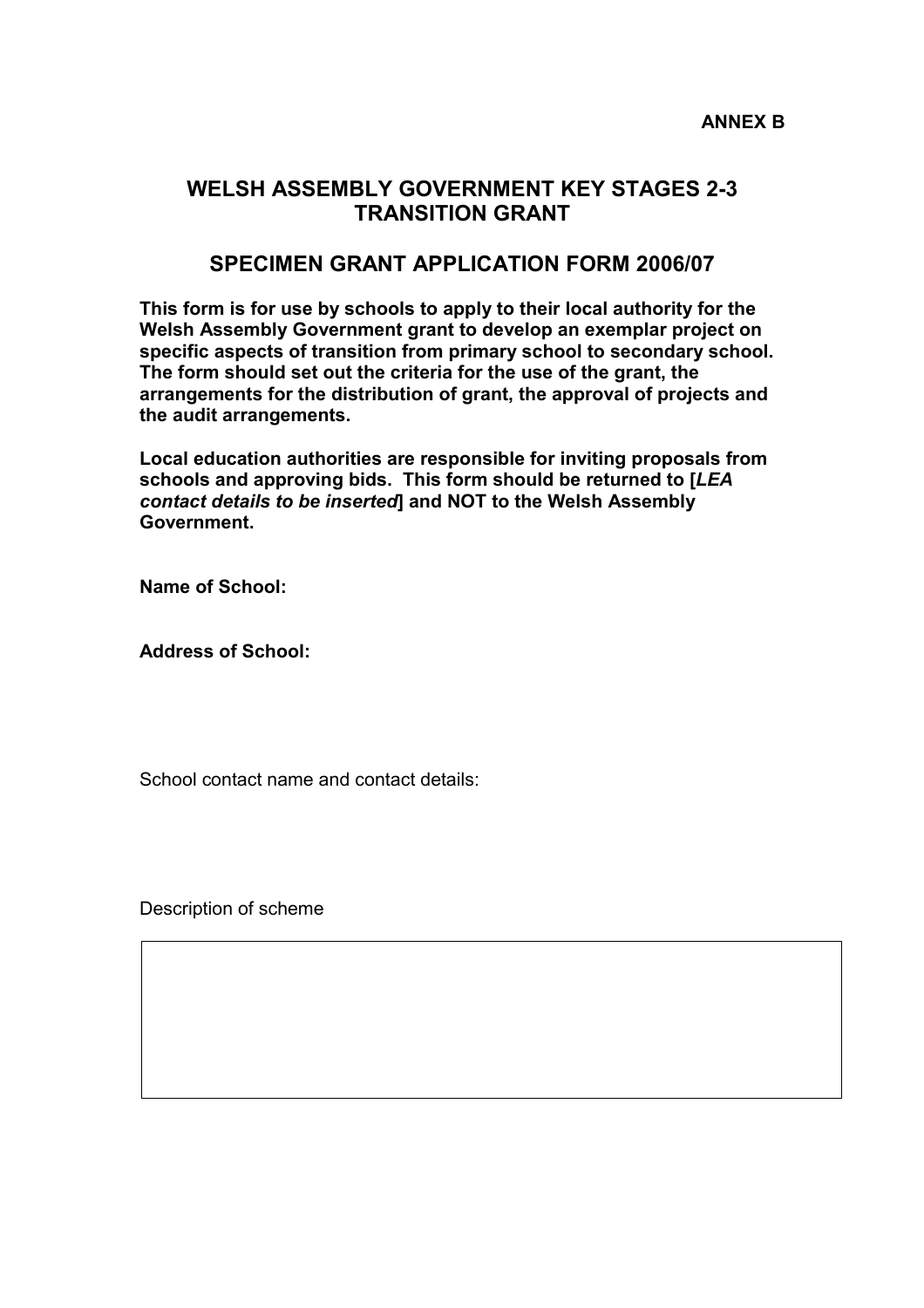Please provide details of how the project meets grant criteria and will contribute to the school developing effective transition arrangements.

To be eligible for grant, schemes must:

- a) be exemplar schemes that require 'pump-priming' funding and will lead to further community focused developments; or
- b) be innovative and can be used as models of good practice for other schools; or
- c) require only 'start-up' costs (with any on-going running costs being met from other funding or charges).

Please tick which of (a), (b) or (c) applies to your scheme

- $(a) \Box$
- $(b)$   $\Box$
- $(c)$   $\Box$

Please describe how the project meets the grant criteria indicated